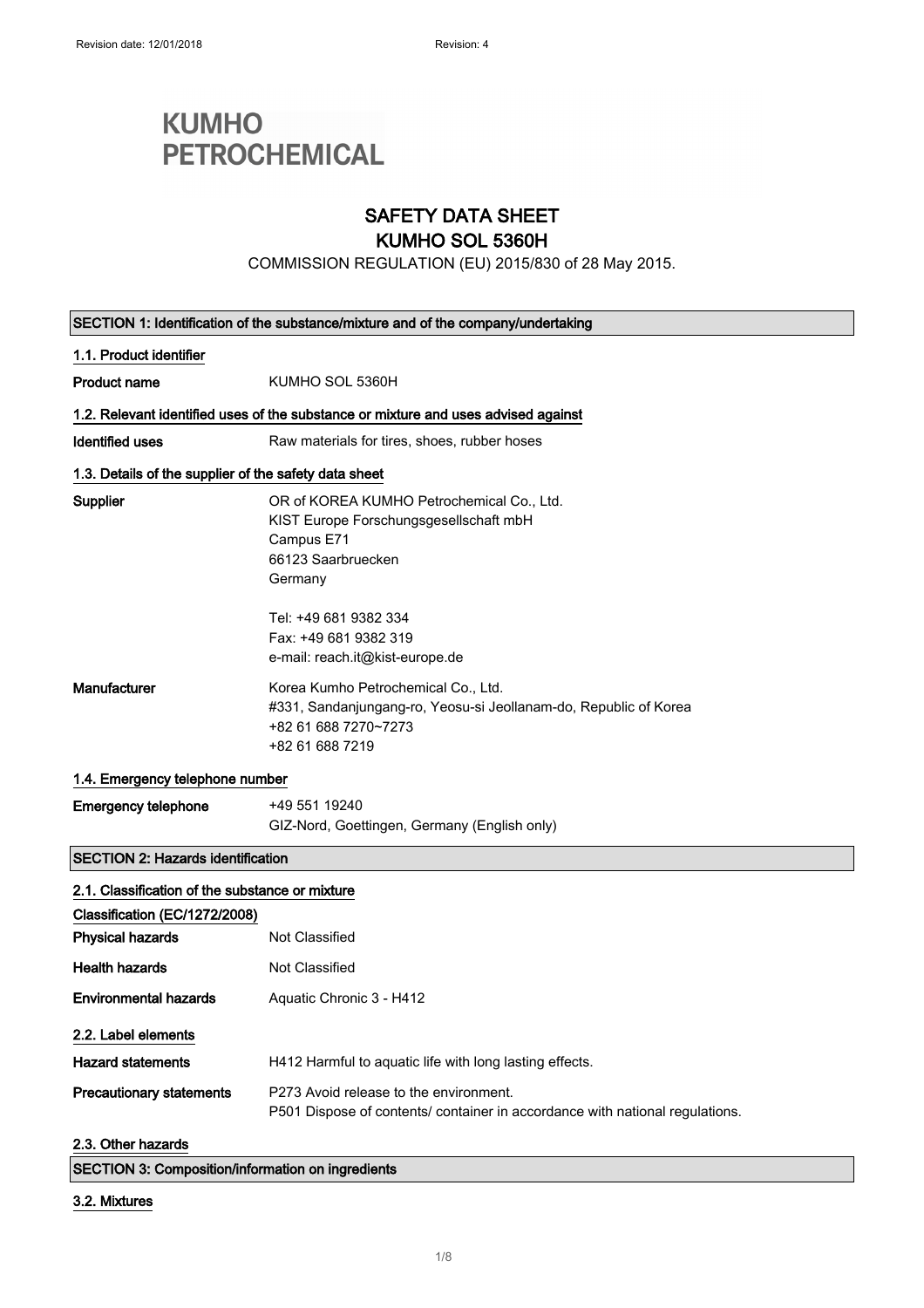| <b>Styrene-Butadiene Copolymer</b>                               | 60-100%                                                                                                                                                                                                                                                                                                                                                                                                                          |  |
|------------------------------------------------------------------|----------------------------------------------------------------------------------------------------------------------------------------------------------------------------------------------------------------------------------------------------------------------------------------------------------------------------------------------------------------------------------------------------------------------------------|--|
| CAS number: 9003-55-8                                            |                                                                                                                                                                                                                                                                                                                                                                                                                                  |  |
| <b>Classification</b><br>Not Classified                          |                                                                                                                                                                                                                                                                                                                                                                                                                                  |  |
| <b>BHT</b>                                                       | 1%                                                                                                                                                                                                                                                                                                                                                                                                                               |  |
| CAS number: 128-37-0                                             | EC number: 204-881-4                                                                                                                                                                                                                                                                                                                                                                                                             |  |
| M factor (Chronic) = $1$                                         |                                                                                                                                                                                                                                                                                                                                                                                                                                  |  |
| Classification                                                   |                                                                                                                                                                                                                                                                                                                                                                                                                                  |  |
| Aquatic Chronic 1 - H410                                         |                                                                                                                                                                                                                                                                                                                                                                                                                                  |  |
|                                                                  | The full text for all hazard statements is displayed in Section 16.                                                                                                                                                                                                                                                                                                                                                              |  |
| <b>Composition comments</b>                                      | Monomer is registered instead of Styrene-Butadiene-Styrene copolymer. (Registration<br>number of monomer: 1,3-Butadiene; 01-2119471988-16-****, Styrene; 01-2119457861-32-<br>$***$ )                                                                                                                                                                                                                                            |  |
| <b>SECTION 4: First aid measures</b>                             |                                                                                                                                                                                                                                                                                                                                                                                                                                  |  |
| 4.1. Description of first aid measures                           |                                                                                                                                                                                                                                                                                                                                                                                                                                  |  |
| Inhalation                                                       | Move affected person to fresh air and keep warm and at rest in a position comfortable for<br>breathing. If breathing stops, provide artificial respiration. For breathing difficulties, oxygen<br>may be necessary. Get medical attention.                                                                                                                                                                                       |  |
| Ingestion                                                        | Never give anything by mouth to an unconscious person. Rinse mouth thoroughly with water.<br>Give plenty of water to drink. Give milk instead of water if readily available. Never give<br>anything by mouth to an unconscious person. If vomiting occurs, the head should be kept low<br>so that vomit does not enter the lungs. Rinse nose, mouth and throat with water. Get medical<br>attention if any discomfort continues. |  |
| <b>Skin contact</b>                                              | Rinse immediately with plenty of water. Remove contaminated clothing and rinse skin<br>thoroughly with water. Wash contaminated clothing before reuse. Get medical attention if<br>symptoms are severe or persist. Get medical attention if irritation persists after washing.                                                                                                                                                   |  |
| Eye contact                                                      | Rinse immediately with plenty of water. Continue to rinse for at least 15 minutes and get<br>medical attention.                                                                                                                                                                                                                                                                                                                  |  |
| 4.2. Most important symptoms and effects, both acute and delayed |                                                                                                                                                                                                                                                                                                                                                                                                                                  |  |
| <b>General information</b>                                       | Not available.                                                                                                                                                                                                                                                                                                                                                                                                                   |  |
|                                                                  | 4.3. Indication of any immediate medical attention and special treatment needed                                                                                                                                                                                                                                                                                                                                                  |  |
| Notes for the doctor                                             | Treat symptomatically.                                                                                                                                                                                                                                                                                                                                                                                                           |  |
| <b>SECTION 5: Firefighting measures</b>                          |                                                                                                                                                                                                                                                                                                                                                                                                                                  |  |
| 5.1. Extinguishing media                                         |                                                                                                                                                                                                                                                                                                                                                                                                                                  |  |
| Suitable extinguishing media                                     | Extinguish with foam, carbon dioxide, dry powder or water fog.                                                                                                                                                                                                                                                                                                                                                                   |  |
| Unsuitable extinguishing<br>media                                | Do not use water jet as an extinguisher, as this will spread the fire.                                                                                                                                                                                                                                                                                                                                                           |  |
| 5.2. Special hazards arising from the substance or mixture       |                                                                                                                                                                                                                                                                                                                                                                                                                                  |  |
| Specific hazards                                                 | Slight fire hazard. Dust may form explosive mixture with air.                                                                                                                                                                                                                                                                                                                                                                    |  |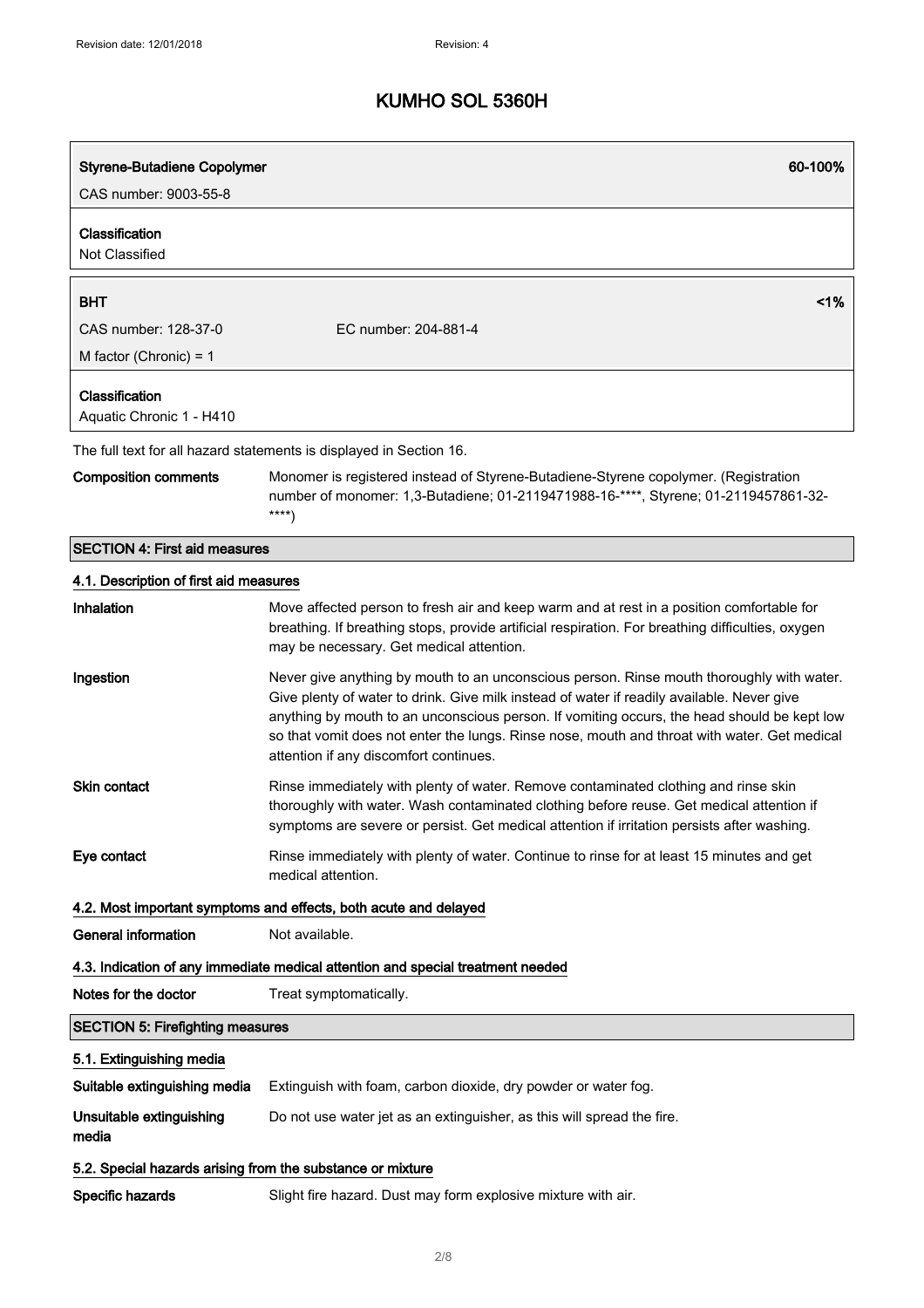| <b>Hazardous combustion</b><br>products                   | Toxic gases/vapours/fumes of: Thermal decomposition or combustion may liberate carbon<br>oxides and other toxic gases or vapours. Oxides of carbon.                                                                                                                                                                                                                                                                                                                                                                                                                                                                                                                                                                                                                                               |
|-----------------------------------------------------------|---------------------------------------------------------------------------------------------------------------------------------------------------------------------------------------------------------------------------------------------------------------------------------------------------------------------------------------------------------------------------------------------------------------------------------------------------------------------------------------------------------------------------------------------------------------------------------------------------------------------------------------------------------------------------------------------------------------------------------------------------------------------------------------------------|
| 5.3. Advice for firefighters                              |                                                                                                                                                                                                                                                                                                                                                                                                                                                                                                                                                                                                                                                                                                                                                                                                   |
| Protective actions during<br>firefighting                 | Wear suitable protective equipment, including gloves, goggles/face shield, respirator, boots,<br>clothing or apron, as appropriate. If a leak or spill has not ignited, use water spray to disperse<br>vapours and protect men stopping the leak. Cool containers exposed to flames with water<br>until well after the fire is out.                                                                                                                                                                                                                                                                                                                                                                                                                                                               |
| <b>SECTION 6: Accidental release measures</b>             |                                                                                                                                                                                                                                                                                                                                                                                                                                                                                                                                                                                                                                                                                                                                                                                                   |
|                                                           | 6.1. Personal precautions, protective equipment and emergency procedures                                                                                                                                                                                                                                                                                                                                                                                                                                                                                                                                                                                                                                                                                                                          |
| <b>Personal precautions</b>                               | Wear protective clothing as described in Section 8 of this safety data sheet. Avoid inhalation<br>of dust and vapours. No smoking, sparks, flames or other sources of ignition near spillage.<br>Provide adequate ventilation. Use vapour suppression foam to reduce vapour.                                                                                                                                                                                                                                                                                                                                                                                                                                                                                                                      |
| 6.2. Environmental precautions                            |                                                                                                                                                                                                                                                                                                                                                                                                                                                                                                                                                                                                                                                                                                                                                                                                   |
| <b>Environmental precautions</b>                          | Do not discharge into drains or watercourses or onto the ground. Avoid discharge to the<br>aquatic environment. If large spills, call emergency services to get advice.                                                                                                                                                                                                                                                                                                                                                                                                                                                                                                                                                                                                                           |
| 6.3. Methods and material for containment and cleaning up |                                                                                                                                                                                                                                                                                                                                                                                                                                                                                                                                                                                                                                                                                                                                                                                                   |
| Methods for cleaning up                                   | Re-packaging dismantled rubber. Collect spillage with a shovel and broom, or similar and<br>reuse, if possible. VENTILATE/EVAPORATE. Avoid generation and spreading of dust. Collect<br>and place in suitable waste disposal containers and seal securely. For waste disposal, see<br>Section 13.                                                                                                                                                                                                                                                                                                                                                                                                                                                                                                 |
| 6.4. Reference to other sections                          |                                                                                                                                                                                                                                                                                                                                                                                                                                                                                                                                                                                                                                                                                                                                                                                                   |
|                                                           |                                                                                                                                                                                                                                                                                                                                                                                                                                                                                                                                                                                                                                                                                                                                                                                                   |
| Reference to other sections                               | For personal protection, see Section 8. For waste disposal, see section 13.                                                                                                                                                                                                                                                                                                                                                                                                                                                                                                                                                                                                                                                                                                                       |
| <b>SECTION 7: Handling and storage</b>                    |                                                                                                                                                                                                                                                                                                                                                                                                                                                                                                                                                                                                                                                                                                                                                                                                   |
| 7.1. Precautions for safe handling                        |                                                                                                                                                                                                                                                                                                                                                                                                                                                                                                                                                                                                                                                                                                                                                                                                   |
| Usage precautions                                         | Wear protective clothing as described in Section 8 of this safety data sheet. Storage tanks<br>and other containers must be earthed. Provide adequate ventilation. Avoid contact with skin<br>and eyes. Avoid handling which leads to dust formation. Avoid inhalation of vapours/spray and<br>contact with skin and eyes. Wash contaminated clothing before reuse. Use fire-extinguishing<br>media suitable for the surrounding fire. Avoid heat, flames and other sources of ignition. Avoid<br>inhalation of dust and vapours. Avoid ingestion. Do not eat, drink or smoke when using the<br>product. Wash hands after handling. Clean equipment and the work area every day. Do not<br>act pressure, cutting, welding, soldering, drilling, grinding, etc. Avoid above 316 °C and<br>contact. |
|                                                           | 7.2. Conditions for safe storage, including any incompatibilities                                                                                                                                                                                                                                                                                                                                                                                                                                                                                                                                                                                                                                                                                                                                 |
| <b>Storage precautions</b>                                | Protect against direct sunlight. Do not store outdoor. Do not store near heat sources or<br>expose to high temperatures. Protect from moisture. Avoid UV light. Store at moderate<br>temperatures in dry, well ventilated area. Avoid heat. Avoid contact with the following<br>materials: Strong oxidising agents. Collect and place in suitable waste disposal containers<br>and seal securely.                                                                                                                                                                                                                                                                                                                                                                                                 |
| 7.3. Specific end use(s)                                  |                                                                                                                                                                                                                                                                                                                                                                                                                                                                                                                                                                                                                                                                                                                                                                                                   |
| Specific end use(s)                                       | Not available.                                                                                                                                                                                                                                                                                                                                                                                                                                                                                                                                                                                                                                                                                                                                                                                    |
| <b>SECTION 8: Exposure Controls/personal protection</b>   |                                                                                                                                                                                                                                                                                                                                                                                                                                                                                                                                                                                                                                                                                                                                                                                                   |

#### Occupational exposure limits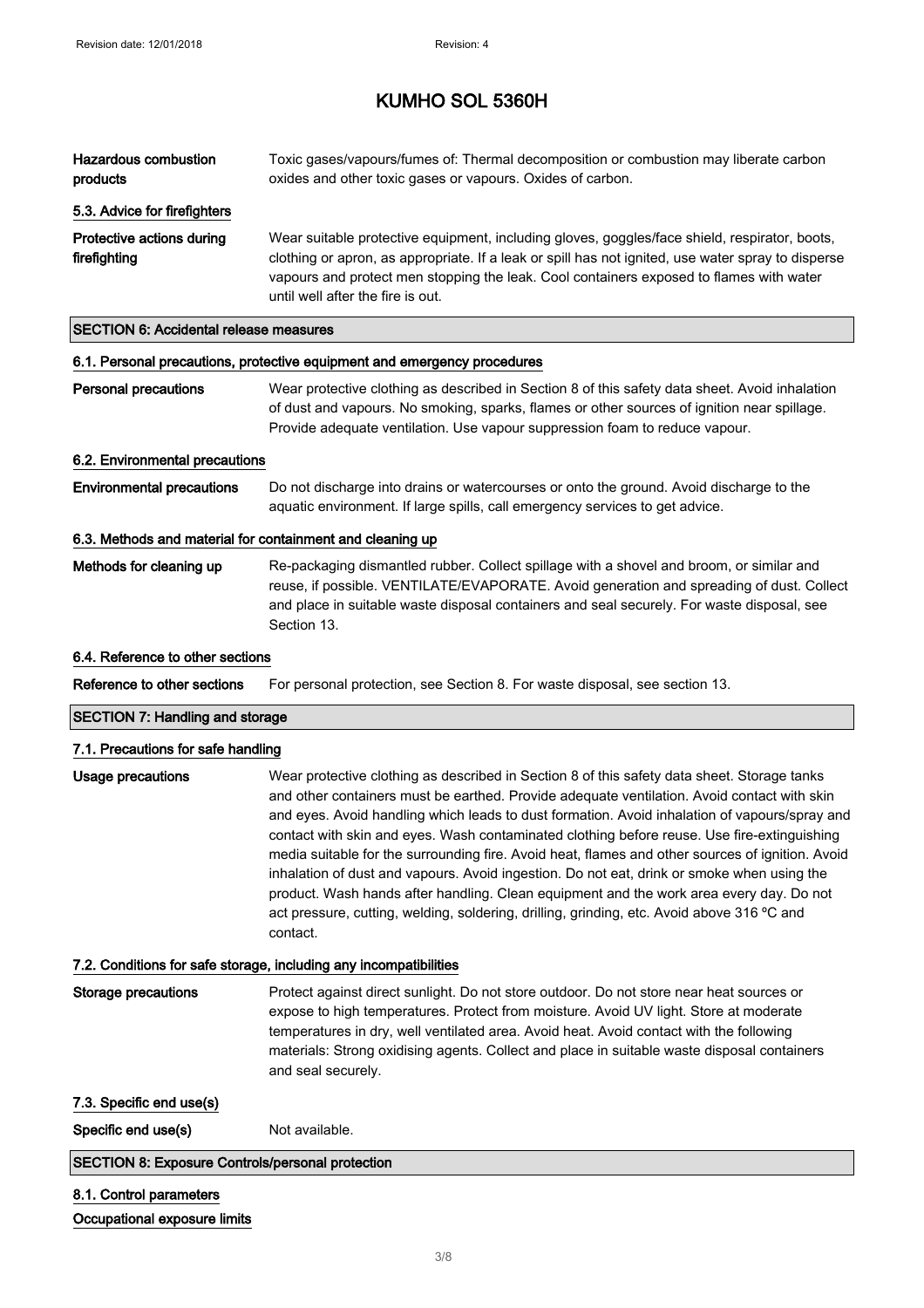#### BHT

Long-term exposure limit (8-hour TWA): ACGIH 2 mg/m<sup>3</sup> ACGIH = American Conference of Governmental Industrial Hygienists.

#### ACGIH

| <b>Biological limit values</b> | Not available., Not available., Not available. |
|--------------------------------|------------------------------------------------|
|                                |                                                |

Not available.

DNEL Not available.

**PNEC** Not available.

#### 8.2. Exposure controls

#### Protective equipment



Eye/face protection The following protection should be worn: Chemical splash goggles.

Other skin and body protection

Hand protection Chemical-resistant, impervious gloves complying with an approved standard should be worn if a risk assessment indicates skin contact is possible.

> Provide adequate ventilation. Avoid inhalation of dust. Observe any occupational exposure limits for the product or ingredients. If ventilation is inadequate, suitable respiratory protection must be worn. If ventilation is inadequate, suitable respiratory protection must be worn. Wear self-contained breathing apparatus. Wear a full facepiece respirator fitted with the following cartridge: Wear a supplied-air respirator. Wear apron or protective clothing in case of contact.

#### Environmental exposure controls

#### SECTION 9: Physical and Chemical Properties

| 9.1. Information on basic physical and chemical properties |                                    |
|------------------------------------------------------------|------------------------------------|
| Appearance                                                 | Solid                              |
| Colour                                                     | Not available.                     |
| Odour                                                      | Mild.                              |
| <b>Odour threshold</b>                                     | Not available. Not available.      |
| рH                                                         | Not applicable. Not applicable.    |
| <b>Melting point</b>                                       | Not applicable.                    |
| Initial boiling point and range                            | Not applicable.                    |
| Flash point                                                | Not available.                     |
| <b>Evaporation rate</b>                                    | Not available.                     |
| Upper/lower flammability or<br>explosive limits            | Not available.                     |
| Vapour pressure                                            | Not applicable.                    |
| Vapour density                                             | Not applicable.                    |
| <b>Relative density</b>                                    | Not available.                     |
| Solubility(ies)                                            | Not available. Insoluble in water. |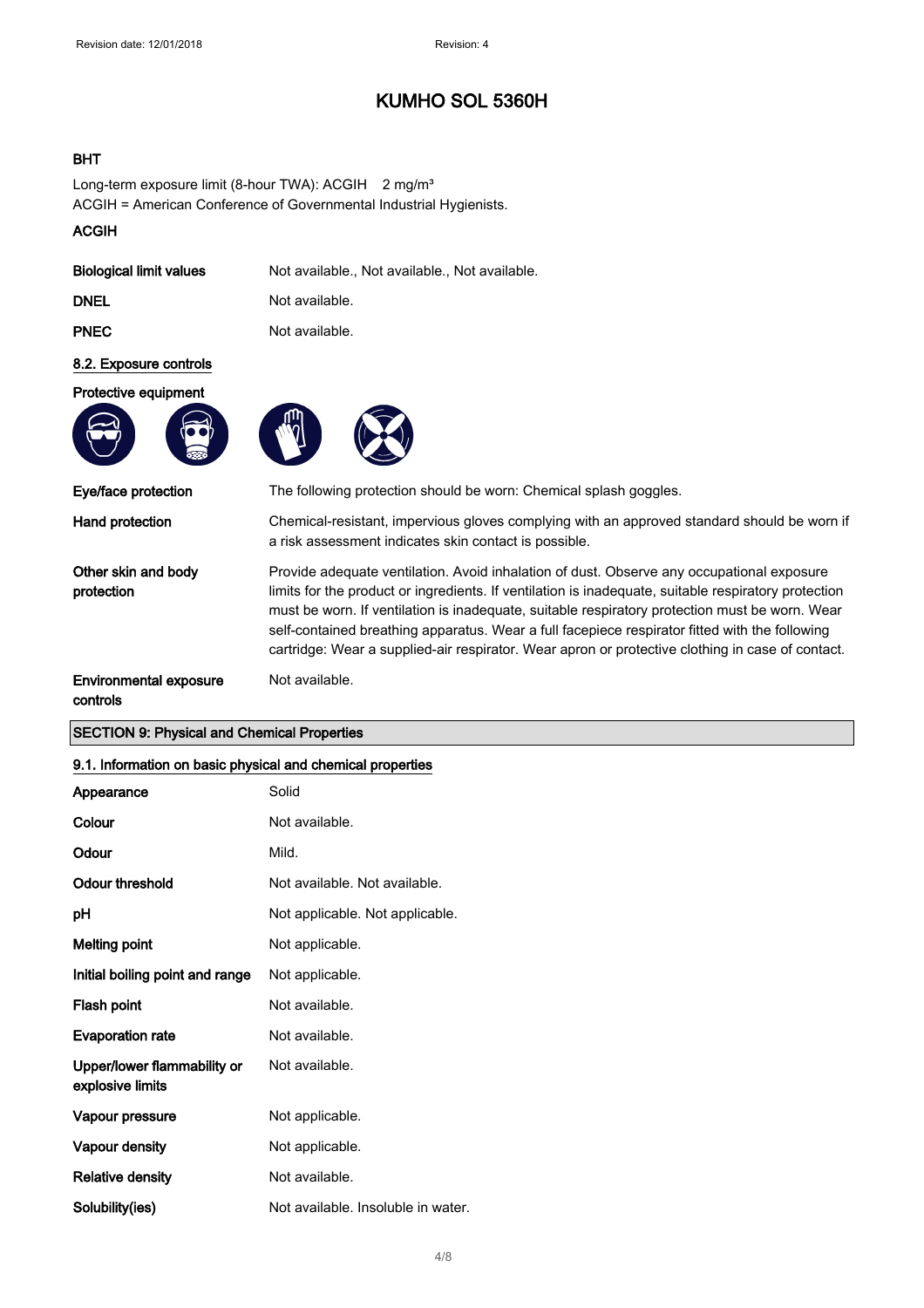| <b>Partition coefficient</b>                                        | Not applicable.                                                                                                                                                                                                                                                                                                                               |
|---------------------------------------------------------------------|-----------------------------------------------------------------------------------------------------------------------------------------------------------------------------------------------------------------------------------------------------------------------------------------------------------------------------------------------|
| Auto-ignition temperature                                           | Not available.                                                                                                                                                                                                                                                                                                                                |
| <b>Viscosity</b>                                                    | Not applicable.                                                                                                                                                                                                                                                                                                                               |
| <b>Explosive properties</b>                                         | Not available.                                                                                                                                                                                                                                                                                                                                |
| <b>Oxidising properties</b>                                         | Not available.                                                                                                                                                                                                                                                                                                                                |
| 9.2. Other information                                              |                                                                                                                                                                                                                                                                                                                                               |
| Other information                                                   | Specific gravity: $0.91 \sim 0.97$ @ 20 °C                                                                                                                                                                                                                                                                                                    |
| Molecular weight                                                    | Not available.                                                                                                                                                                                                                                                                                                                                |
| <b>SECTION 10: Stability and reactivity</b>                         |                                                                                                                                                                                                                                                                                                                                               |
| 10.1. Reactivity                                                    |                                                                                                                                                                                                                                                                                                                                               |
| Reactivity                                                          | Not available.                                                                                                                                                                                                                                                                                                                                |
| 10.2. Chemical stability                                            |                                                                                                                                                                                                                                                                                                                                               |
| <b>Stability</b>                                                    | Stable at normal ambient temperatures and when used as recommended. Avoid the following<br>conditions: above 316°C                                                                                                                                                                                                                            |
| 10.3. Possibility of hazardous reactions                            |                                                                                                                                                                                                                                                                                                                                               |
| Possibility of hazardous<br>reactions                               | Not applicable.                                                                                                                                                                                                                                                                                                                               |
| 10.4. Conditions to avoid                                           |                                                                                                                                                                                                                                                                                                                                               |
| Conditions to avoid                                                 | Avoid heat, flames and other sources of ignition. Avoid contact with incompatible materials.<br>Avoid exposure to high temperatures or direct sunlight. Avoid generation and spreading of<br>dust. Avoid the following conditions: >50 °C.                                                                                                    |
| 10.5. Incompatible materials                                        |                                                                                                                                                                                                                                                                                                                                               |
| Materials to avoid                                                  | Acids - oxidising. Flammable/combustible materials. Alkalis - inorganic. Alkalis - organic.<br>Strong oxidising agents. Halocarbon compounds. Carbon monooxide (CO). Carbon dioxide<br>(CO2). Acids -organic, halogenated. Acid anhydrides. Unsuitable container materials:<br>Common metals. Mild steel. Aluminium. Copper. Direct sunlight. |
| 10.6. Hazardous decomposition products                              |                                                                                                                                                                                                                                                                                                                                               |
| Hazardous decomposition<br>products                                 | Thermal decomposition or combustion may liberate carbon oxides and other toxic gases or<br>vapours. Oxides of carbon. Hydrocarbons. Irritating and toxic fumes, smoke, and gas.                                                                                                                                                               |
| <b>SECTION 11: Toxicological information</b>                        |                                                                                                                                                                                                                                                                                                                                               |
| 11.1. Information on toxicological effects                          |                                                                                                                                                                                                                                                                                                                                               |
| <b>Toxicological effects</b>                                        | No information available.                                                                                                                                                                                                                                                                                                                     |
| Acute toxicity - oral<br>Notes (oral LD <sub>50</sub> )             | Not available.                                                                                                                                                                                                                                                                                                                                |
| Acute toxicity - dermal<br>Notes (dermal LD <sub>50</sub> )         | Not available.                                                                                                                                                                                                                                                                                                                                |
| Acute toxicity - inhalation<br>Notes (inhalation LC <sub>50</sub> ) | Not available.                                                                                                                                                                                                                                                                                                                                |
| Skin corrosion/irritation                                           |                                                                                                                                                                                                                                                                                                                                               |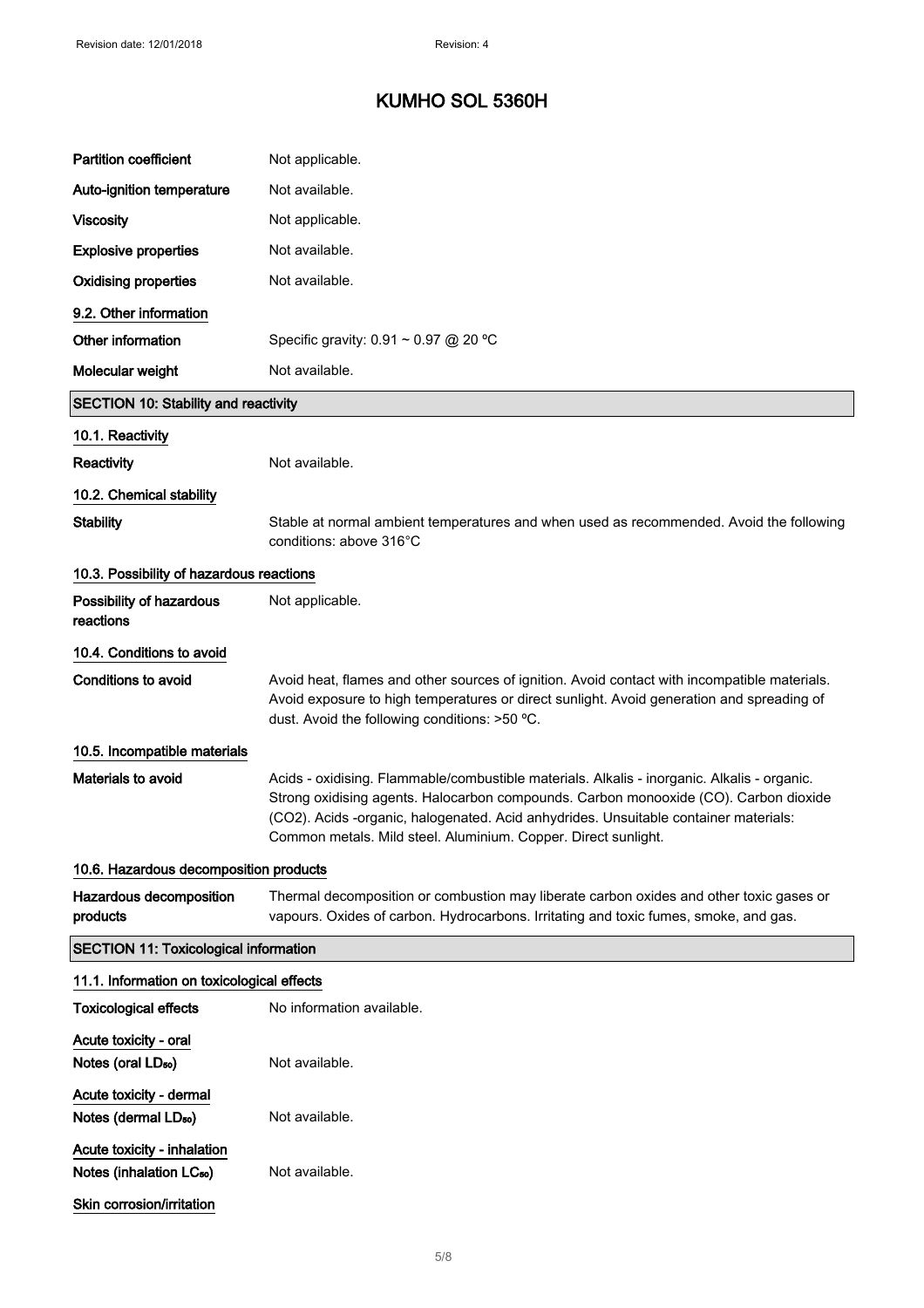| <b>Extreme pH</b>                                              | Not available.  |
|----------------------------------------------------------------|-----------------|
| Serious eye damage/irritation<br>Serious eye damage/irritation | Not available.  |
| Germ cell mutagenicity<br>Genotoxicity - in vitro              | Not available.  |
| Genotoxicity - in vivo                                         | Not available.  |
| Carcinogenicity<br>Carcinogenicity                             | Not available.  |
| Reproductive toxicity<br>Reproductive toxicity - fertility     | Not available.  |
| Reproductive toxicity -<br>development                         | Not available.  |
| Specific target organ toxicity - single exposure               |                 |
| STOT - single exposure                                         | Not available.  |
| Specific target organ toxicity - repeated exposure             |                 |
| STOT - repeated exposure                                       | Not available.  |
| Aspiration hazard<br>Aspiration hazard                         | Not available.  |
| <b>SECTION 12: Ecological Information</b>                      |                 |
|                                                                |                 |
| 12.1. Toxicity                                                 |                 |
| <b>Toxicity</b>                                                | Not available.  |
| Acute toxicity - aquatic<br>invertebrates                      | Not available.  |
| Acute toxicity - aquatic plants                                | Not available.  |
| <b>Toxicity to soil</b>                                        | Not available.  |
| 12.2. Persistence and degradability                            |                 |
| Persistence and degradability Not available. Not available.    |                 |
| Biodegradation                                                 | Not available.  |
| 12.3. Bioaccumulative potential                                |                 |
| <b>Bioaccumulative potential</b>                               | Not available.  |
| <b>Partition coefficient</b>                                   | Not applicable. |
| 12.4. Mobility in soil                                         |                 |
| <b>Mobility</b>                                                | Not available.  |
| 12.5. Results of PBT and vPvB assessment                       |                 |
| Results of PBT and vPvB<br>assessment                          | Not available.  |
| 12.6. Other adverse effects                                    |                 |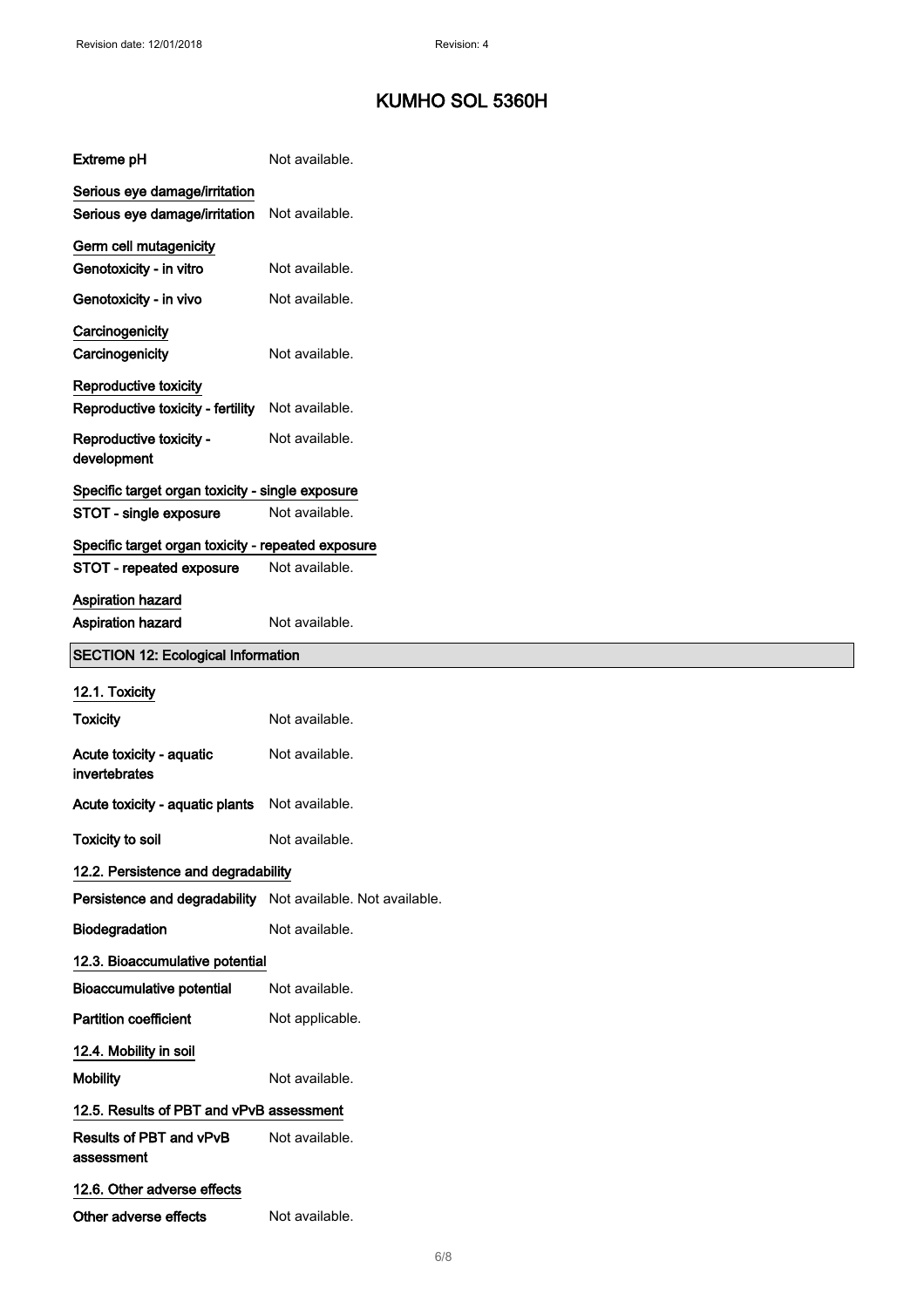#### SECTION 13: Disposal considerations

#### 13.1. Waste treatment methods

Disposal methods Residues and empty containers should be taken care of as hazardous waste according to local and national provisions. Confirm disposal procedures with environmental engineer and local regulations. Dispose of waste to licensed waste disposal site in accordance with the requirements of the local Waste Disposal Authority.

#### SECTION 14: Transport information

#### 14.1. UN number

Not applicable.

#### 14.2. UN proper shipping name

Not available.

#### 14.3. Transport hazard class(es)

Not available.

#### 14.4. Packing group

Not available.

#### 14.5. Environmental hazards

Environmentally hazardous substance/marine pollutant Not available.

#### 14.6. Special precautions for user

Not applicable.

#### 14.7. Transport in bulk according to Annex II of MARPOL and the IBC Code

#### Transport in bulk according to Not applicable. Annex II of MARPOL 73/78 and the IBC Code

#### SECTION 15: Regulatory information

#### 15.1. Safety, health and environmental regulations/legislation specific for the substance or mixture

| <b>Authorisations (Title VII</b><br><b>Regulation 1907/2006)</b> | No specific authorisations are known for this product.      |
|------------------------------------------------------------------|-------------------------------------------------------------|
| <b>Restrictions (Title VIII</b><br><b>Regulation 1907/2006)</b>  | No specific restrictions on use are known for this product. |

#### 15.2. Chemical safety assessment

No chemical safety assessment has been carried out.

#### SECTION 16: Other information

| <b>Issued by</b>          | <b>KIST Europe</b>                                                                                                    |
|---------------------------|-----------------------------------------------------------------------------------------------------------------------|
| <b>Revision date</b>      | 12/01/2018                                                                                                            |
| <b>Revision</b>           | 4                                                                                                                     |
| Hazard statements in full | H410 Very toxic to aquatic life with long lasting effects.<br>H412 Harmful to aquatic life with long lasting effects. |